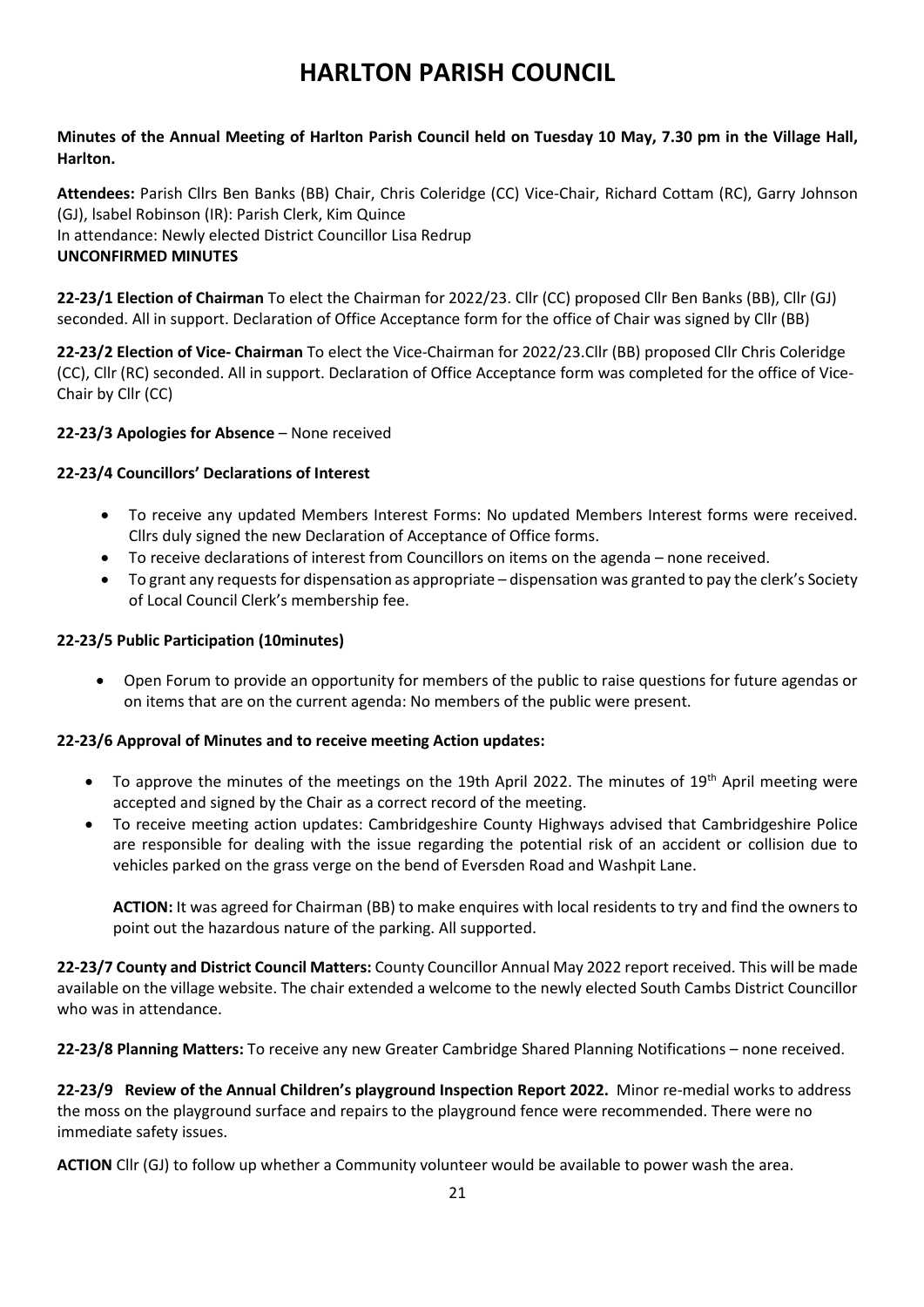## **HARLTON PARISH COUNCIL**

#### **22-23/10 Annual Business**

- a) **Review of Inventory of land, street furniture and assets including buildings and office equipment.** The Asset Register was updated with a minor updates (there were 5 teak benches not 6). Noted that the Village notice board was in need of repair or possible replacement.
- b) **To review, approve and adopt Standing Orders** ratified with no changes. All supported.
- c) **To review, approve and adopt Financial Regulations and Internal System of Financial of Controls** – ratified with no changes. All supported
- d) **To ratify the appointment of Kim Quince as the Responsible Financial Officer (RFO)** All supported.
- e) **To review and approve Councillors as bank signatories on all bank accounts**/ review and approve Councillors appointed to authorise BACS payments from Council online bank account. All agreed to keep the current mandate of Cllr Ben Banks, Chris Coleridge, Garry Johnson as signatories on the bank accounts. Cllr (BB) and (GJ) were appointed to authorise BACs payments.

**ACTION:** Cllr Chris Coleridge agreed to investigate with Barclays' what is needed for him to have the mandate to authorise online payments on the Parish Council accounts.

- f) **To confirm Internal Auditor 2022/23** LGS Services have been appointed to carry out the Internal Audit as agreed at 1 March meeting.
- g) **To appoint members to the relevant Committees and/or Working Groups**  Cllr (BB) and (IR) were members of the Harlton Working Group and Cambridge Approaches Action Group. Cllr IR was PC representative to the Village Hall Trustees.
- h) **Review of the Council's policies, procedures and practices in respect of its obligations under Freedom of Information and Data Protection Legislation** – All supported ratification of the Information & Data Protection Policy adopted October 2020; **ACTION:** To carry over review of FOI policy document.
- i) **Review of Council's Complaints Procedure. ACTION**: Carry over review of Complaints Procedure.
- j) **Review of the Council's Employment policies and procedures. ACTION:** It was agreed for the Clerk to draft a brief Employment Policy document to outline employer responsibilities for approval.

#### **22-23/ 11 Finance**

To receive bank reconciliation / bank statements – to carry over to the next meeting Receipts, £1.00 – VHT village hall rent (2022), £4.250 SCDC Precept 22/23 - noted **To resolve to approve and pay order of invoices, BACs transfers and standing orders:-** Payments listed below were approved. Clerk to email payment details to Cllr (BB) and Cllr (GJ) to authorise and counter approve BACs transfers:- £98.00 SLCC, Annual membership fee £84.00 Play Safety Ltd, Annual RoSPA Inspection £29.00 K. Quince, Ink cartridge £28.38 K. Quince – Annual Village refreshments

£300 donation to Harlton PCC (in lieu of grass cutting for The Glebe) was approved

DK Marketing, Danielle Kinsella, Annual Web and email hosting invoice - Awaiting invoice.

### **22-23/12 Reports and discussion for ongoing items:**

• **East West Rail, Cambridge Approaches and Harlton Working group updates**. There had been no concrete information from EWR. Awaiting confirmation of the next Local liaison meeting date for